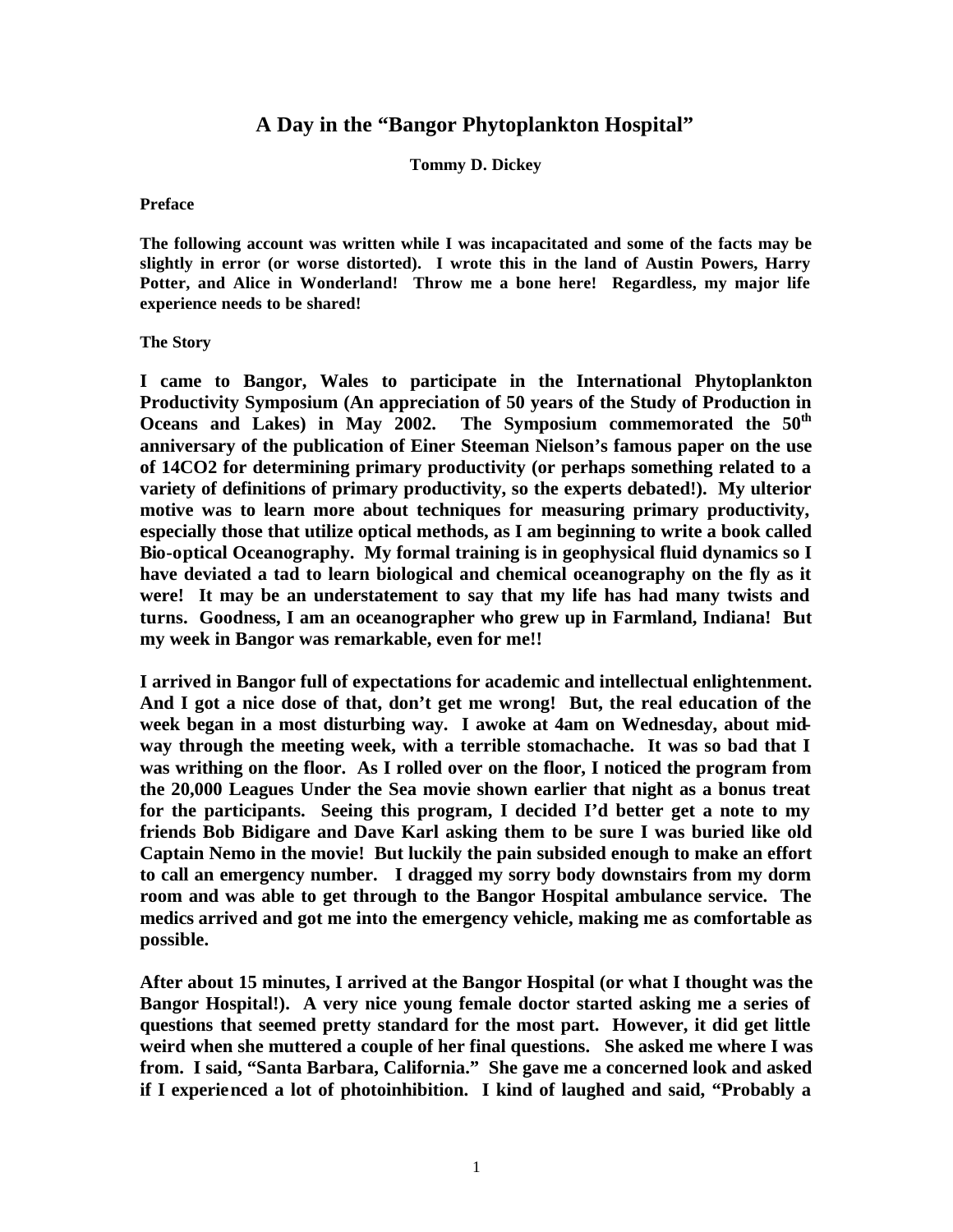**little, but photoadaptation must be epidemic in Bangor!" She did not smile and said it was time for me to go the Casualty Ward and under her breath started saying something about "mortality rates." I said, "Whoaaaa here! I am not that bad off!" She said, "No, that is exactly where you belong and are going." I started thinking, so much for wisecracks in a foreign land that has little use for vowels, but loves lots of consonants per really long word!** 

**So, fairly standard tests began - lots of poking and pricking (I started feeling like my poor research proposals!). Around 11am, I got a call from Peter Williams' (our fearless conference organizer!) secretary asking me if it would be OK for Peter to come visit. I said, "Sure, that would be great!" (Pretty impressive to have such an important figure visit me in a foreign hospital)! A bit later Peter called again and indicated that my friends Bob Bidigare and Dave Karl were going to be coming also. I was even happier as these guys always make me laugh! Then Peter gave the phone to Dave and he said not to worry, he would be bringing a computer projector to the hospital so I could still give my 2pm presentation! Oh boy! That sounded like Dave and I doubted he was kidding! Then Dave said he was handing the phone to Bob. Before Bob said a word, I knew I was in serious trouble with these two "friends"! It hit me all at once. Peter had done his homework and was a brilliant meeting coordinator! He was going to get me discharged from the hospital for getting into trouble with Bob and Dave and still give that 2pm talk! Well, Peter, Bob, and Dave came to the hospital, but surprisingly I was not discharged by 2pm despite some typically inappropriate comments! I guess the poking etc. was not over!** 

**The fab three went back to the meeting and the doctors swung back into action!**  After some standard X-rays, they decided to do some special X-rays with a little **injection. So, I was wheeled back down to the X-ray room and things got strange again. First, the technician commented to his student assistants that I was a really "big one" and to get some extra large fluid volumes ready. As best as I can remember, the technician then asked me if I was allergic to 14CO2. I said that I didn't think so, but that I was a human, not a phytoplankton! He just looked at me wryly and said, "In this hospital young man, YOU ARE A PHYTOPLANKTON!" That is when I came to my second realization about Peter. Peter must be a very influential man in Bangor! He did know a heck of a lot about the Bangor Hospital and even explained to Bob and me that he knew how to get people discharged!!** 

**Around 5pm, the doctors came in and said they couldn't find anything wrong and that it was time to get back to the meeting. Well, I was kind of relieved, especially not looking forward to more tests! Like what was next? Their giant FRRF, a PMT, or god forbid one of those huge mechanical testers of phyto structures so graphically illustrated by the young Dr. Hamm-Dubischar in his presentation???** 

**So on the way back to the dorm room where this saga began, I looked at the very simple discharge paper that the doctor had given to me only after some persistence on my part. The line "Reason for Discharge" read "Patient needs to present paper." The doctor's signature was scratched in, but I swear I could make out cap "P" and**